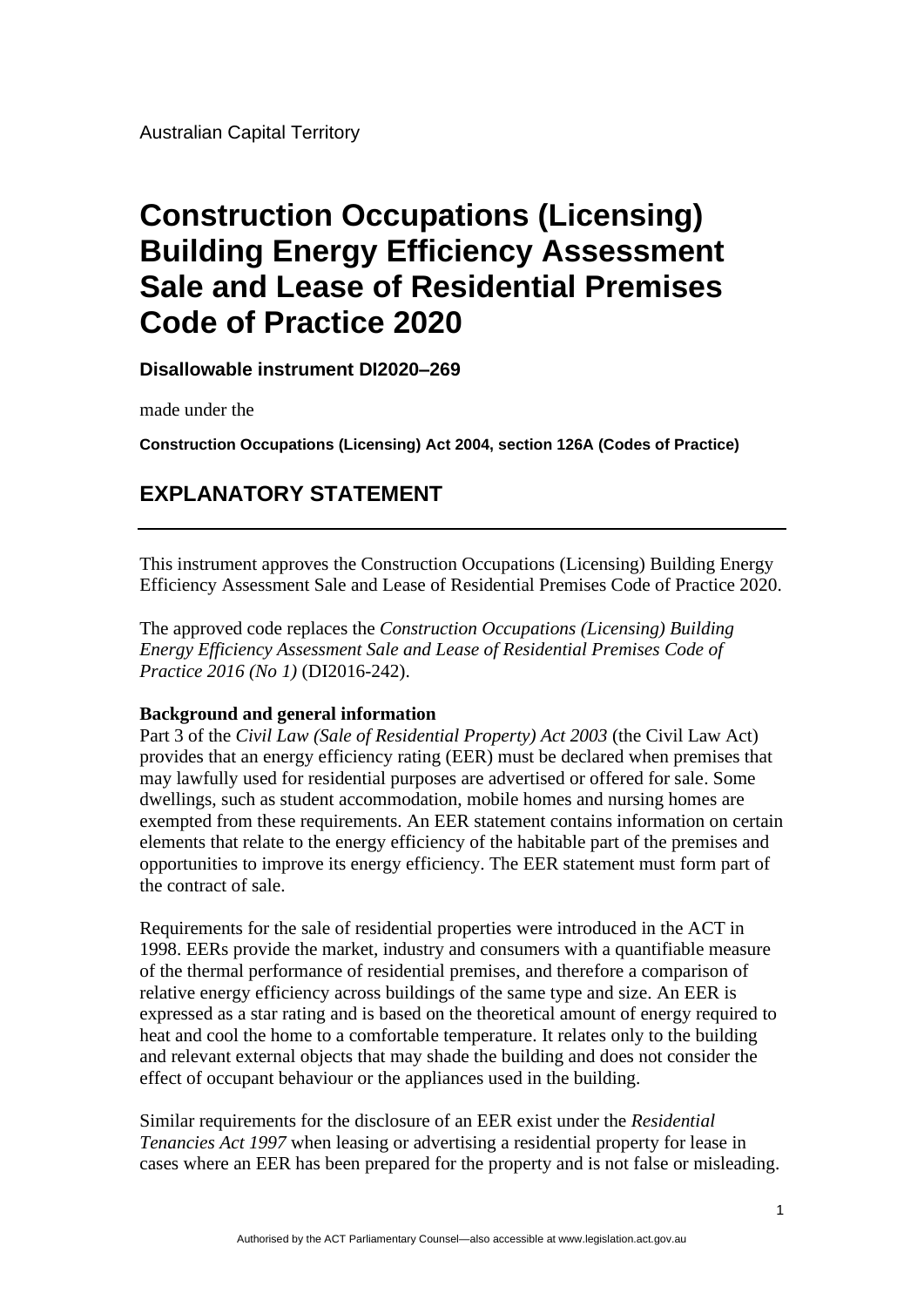The code of practice provides for the types of energy efficiency rating statements allowed for the purposes of disclosure requirements in the Civil Law Act and the *Residential Tenancies Act 1997*.

Section 12 outlines requirements concerning the currency, validity and completeness of EER statements. This is necessary to ensure that information provided to prospective purchasers and tenants is consistent, and an accurate basis on which to make a comparison between properties and a decision on a purchase.

Earlier codes of practice provided that owners of rental properties and vendors must provide a statutory declaration to accompany EER statements more than 6 months old that no building work or other alteration to the building, its elements and external elements that affect the energy efficiency rating have been carried out, or would make the energy efficiency rating misleading. This requirement was included in provisions for the currency of an EER statement.

The inclusion of other work or alteration of a building or external elements in considering the currency and validity of an energy efficiency rating statement is important as there are many changes outside of regulated building work that can be made that can impact the thermal properties and subsequently the thermal performance of a building. The lessee (building owner) is obliged to verify the currency or validity of an EER statement to be used. It is expected that where in doubt the lessee would seek independent advice.

The intent of the legislation requiring disclosure of EERs for rental premises is that existing EERs the owner has that represent premises as they are at the time of advertising should be available to prospective tenants for them to consider in their decision-making if they wish. The requirement for a statutory declaration to accompany certain EER statements to be current has meant that some parties have not disclosed EERs that are still an accurate representation of the property because an EER statement is not already in existence at the time the person decides to advertise the property. It is not intended that owners avoid disclosure of an existing EER by failing to provide a statutory declaration.

This instrument includes revised sections 11 and 12, which:

- extend the time an EER statement may be provided without a statutory declaration for the purposes of the *Residential Tenancies Act 1997* to 2 years;
- relocate provisions for statutory declarations to section 11, so that the assessment of whether an EER statement is still current (representative of the premises and commissioned by the owner) is separate from the requirement to provide a statutory declaration; and
- clarify when a statutory declaration must be provided and that the statutory declaration is not part of the EER statement, it is an accompanying document.

An EER statement must still be current, valid and complete in accordance with section 12 of the code to be provided. However, if it is, it must be advertised and provided in accordance with the Civil Law Act and *Residential Tenancies Act 1997*.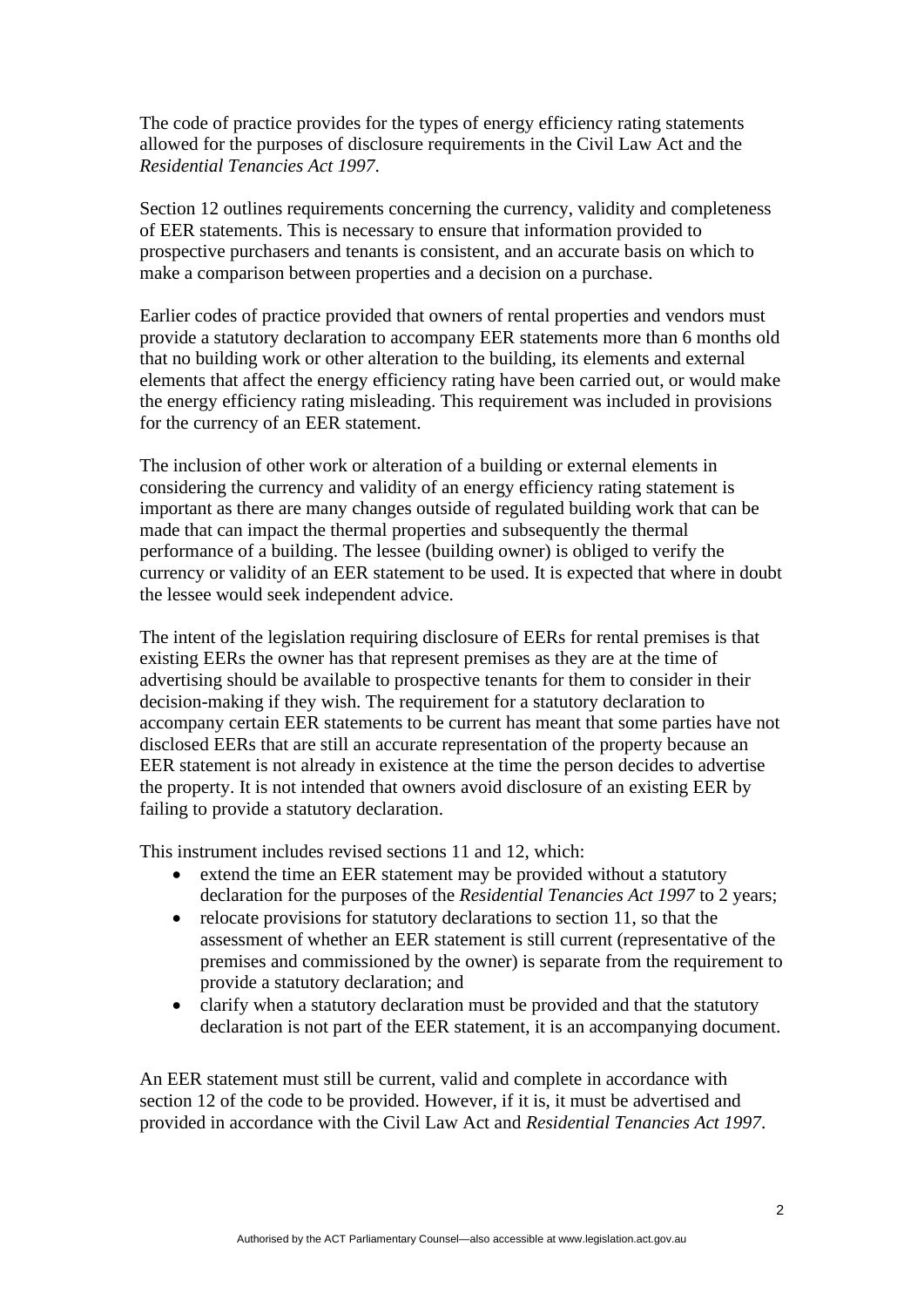# Disapplication of Legislation Act, s47 (5) and 47 (6)

The code of practice makes reference to specific provisions of the Building Code of Australia published by the Australian Building Codes Board and proprietary calculation methods and documents (software user instructions), for which the ACT does not own the copyright and cannot lawfully reproduce in legislative instruments.

Versions of the Building Code of Australia are available for free online for people who register at [https://ncc.abcb.gov.au/.](https://ncc.abcb.gov.au/) This information is included in notes to sections 15, 16 and 18.

User instructions are generally located in files accompanying or within the relevant software and are available to users of the software.

#### Revocation and commencement

This instrument revokes the *Construction Occupations (Licensing) Building Energy Efficiency Assessment Sale and Lease of Residential Premises Code of Practice 2016 (No 1)* (DI2016-242).

Other than the changes to sections 11 and 12 described above and the inclusion of information on how the Building Code of Australia can be accessed in notes to sections 15, 16 and 17, all other provisions are the same as the corresponding provisions in the 2016 code. There are no additional provisions in the 2020 code.

The 2020 code of practice will apply from 1 December 2020.

# **Regulatory Impact Analysis**

Regulatory impact analysis for this code of practice is not required under the Legislation Act. Licensing of building assessors and the lodgement of energy efficiency ratings (EERs) was introduced by the *Construction Occupations Legislation Amendment Act 2010 (No 2)*. Impact analysis was carried out prior to the introduction of the associated Bill.

This code of practice does not introduce new requirements for preparing an EER statement. It makes a new code with substantially the same contents as the code it replaces (Construction Occupations (Licensing) Building Energy Efficiency Assessment Sale and Lease of Residential Premises Code of Practice 2016 (No 1) (DI2016-242). The only changes are to clarify provisions that relate to when a statutory declaration must be provided and the currency of an EER statement. They extend the time an EER statement may be used without an accompanying statutory declaration, but do not change other requirements for currency, validity and completeness of a statement.

#### **Human Rights**

The Standing Committee on Justice and Community Safety (Legislative Scrutiny Role) terms of reference require consideration of human rights impacts, among other matters. There are no human rights impacts related to this instrument.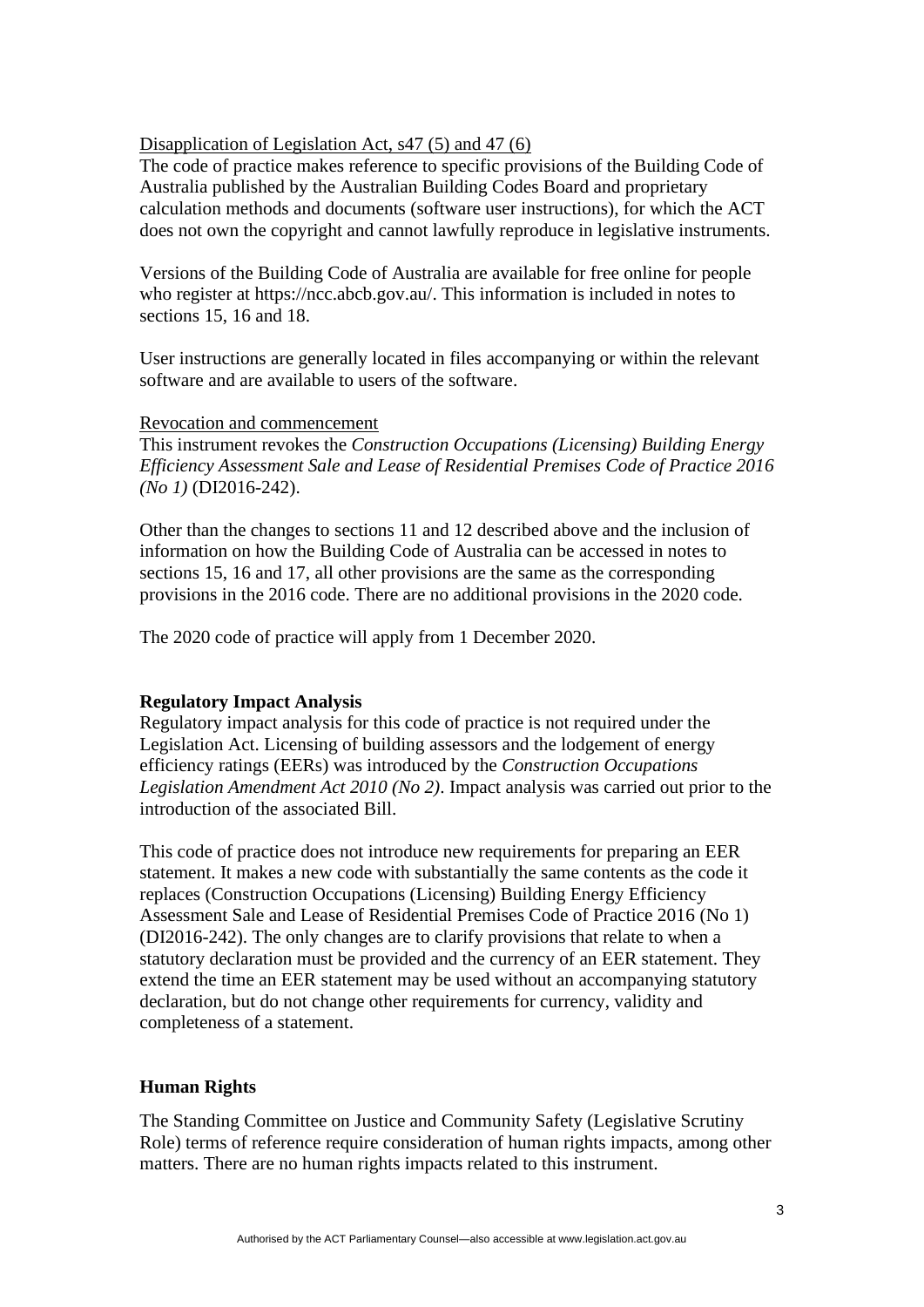#### **About the code of practice**

In 2010, regulations relating to the preparation of energy efficiency rating statements transferred from the Civil Law Act to the *Construction Occupations (Licensing) Act 2004* (the Act). This amendment was part of new regulations to introduce licensing for building assessors performing energy efficiency assessments for regulatory purposes. Section 123AD (Energy efficiency rating statement), provides for the preparation of energy efficiency rating statements required under a Territory law. The section requires licensed building assessors to undertake energy efficiency assessments in accordance with relevant codes of practice.

Section 126A of the Act allows the Minister to make codes of practice for a construction occupation, a class of construction occupation or a construction service.

The *Building energy efficiency assessment sale and lease of residential premises code of practice* (the code of practice, the code) prescribes requirements for assessing, reporting and advertising the energy efficiency of residential premises for an energy efficiency rating or energy efficiency rating statement. It includes procedures and methodologies for technical assessment of dwellings, building elements and external features involved in a building assessment service.

The code also provides for energy efficiency assessment and reporting for certain new dwellings, certain substantially altered dwellings and dwellings sold off the plan, and extends the circumstances where an assessment for compliance with building regulation can be used for meeting disclosure requirements in the Civil Law Act.

The code of practice applies to building assessors undertaking an energy efficiency assessment for the purpose of sale or lease of premises. It also provides for deemed energy efficiency rating statements and sets requirements for the form they must take.

This document is intended to complement, rather than replace, the more detailed modelling methods and instructions that form part of the software, user manuals and training in the operation of software. It provides an overview of assessment procedures and principles and additional requirements for the collection and verification of data and energy efficiency as it relates to existing premises.

There are no other changes to the content of the code of practice. An explanation of the code and its provisions is below.

#### **Detailed explanation of clauses in the code of practice**

#### *Part 1*

Part 1 provides general information about the name of the code, the inclusion of dictionary terms and the offences and other consequences that may arise from contravention of the code.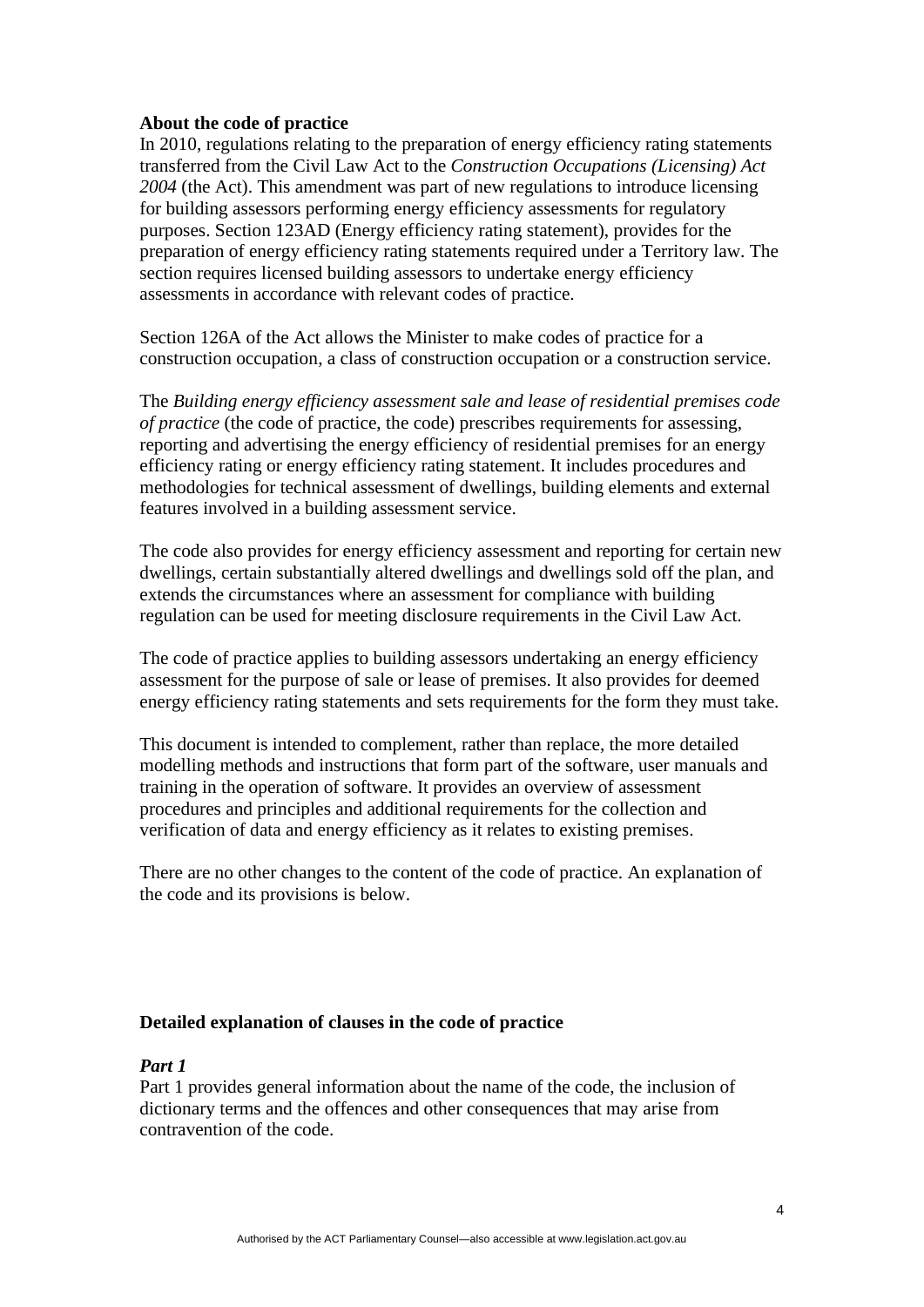A number of enforcement mechanisms and offences relate directly to the building assessor and the preparation and provision of an EER statement. Other mechanisms in the Civil Law Act and *Residential Tenancies Act 1997* relate to people reporting or advertising false or misleading EERs. These provisions may relate to building assessors, real estate agents, vendors and lessees.

#### *Part 2*

Part 2 provides information about the object of the code and the application of the code to building assessors licensed under the Act.

It gives meaning for terms in the code, specifically outlining the different types of energy efficiency assessment that may become part of an energy efficiency rating statement provided for in the code. In addition to assessments of existing premises, assessments can be made of new buildings and alterations and additions to a building using methods approved under the ACT building code.

**Section 4** outlines that the code provides for energy efficiency assessments and reporting for all residential premises for which an energy efficiency rating statement must be prepared.

**Section 5** applies relevant parts of the code of practice to building assessors. Energy efficiency rating statements can only be prepared by a person licensed under the Act to provide a building assessment service for energy efficiency. Assessors of an existing home must hold a Class A licence, which includes assessment with an on site component.

**Section 7** outlines that the code may refer to a compliance method that is allowed under the building code, meaning the ACT building code, which incorporates the Building Code of Australia published by the Australian Building Codes Board as amended from time to time and the ACT appendix to that code.

This is important as the building code is a performance-based code and does not prescribe a single method for compliance. It is not mandatory to demonstrate compliance with relevant energy efficiency standards by providing an energy efficiency rating. Where a compliance method including an energy efficiency rating is used, only certain software meeting technical criteria may be used.

**Section 8** provides the general parameters for an energy efficiency assessment. An energy efficiency assessment for the purposes of this and related regulation is an assessment of the building envelope, including the walls, floors, ceiling, roof, and ventilation through openings such as windows, doors, vents, exhaust fans, and certain types of lighting. The assessment includes materials used in the premises and the amount of space that requires conditioning (heating and/or cooling). The assessment also includes the effect of external shading provided by eaves, awnings, neighbouring properties and other objects such as trees and fences.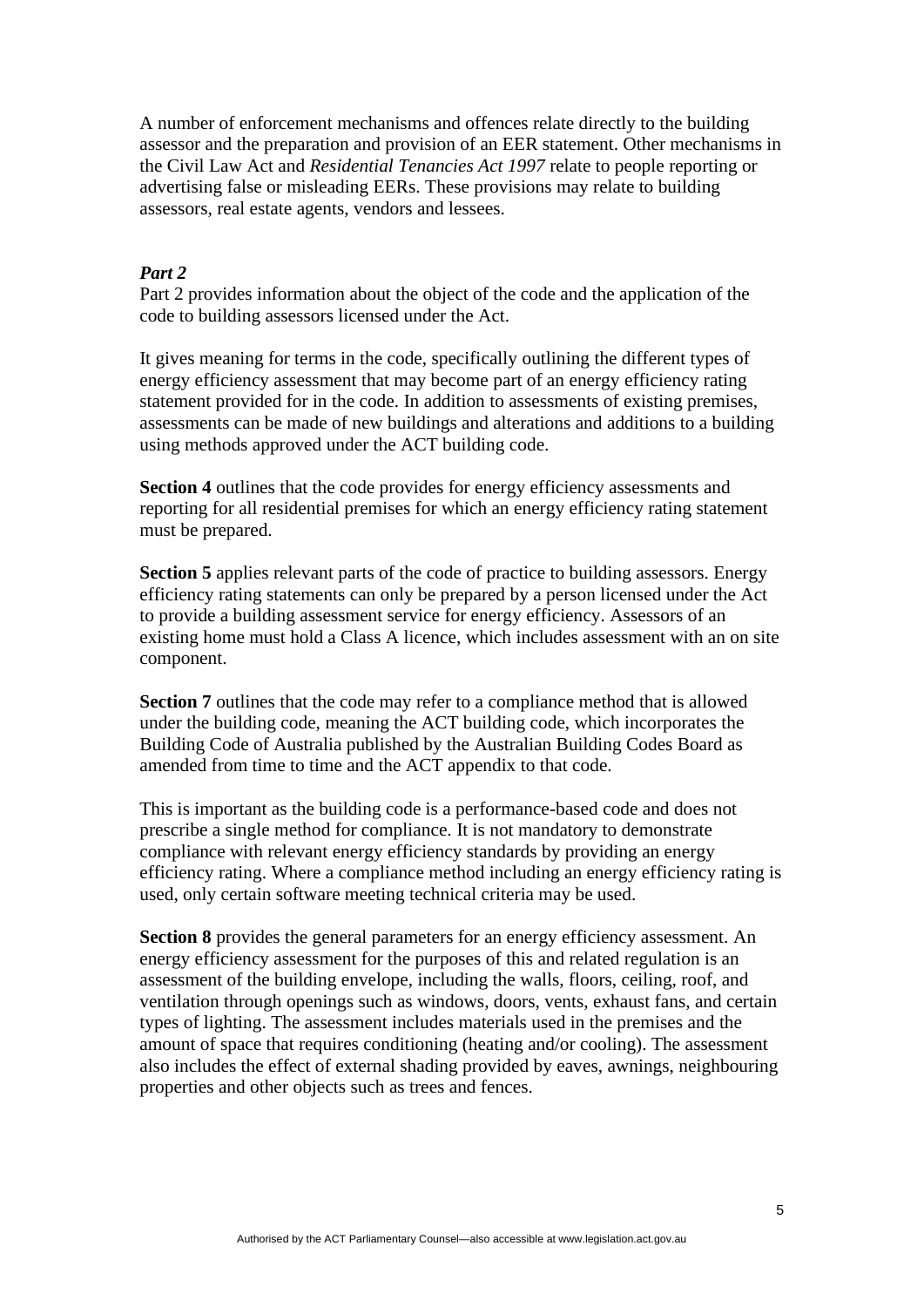The purpose of an assessment of an existing property for sale or lease is to assess the building as constructed and in the condition it is in at the time of assessment. This may include elements such as window coverings that may not be used for meeting compliance with a building standard.

**Section 9** gives a meaning for alternative energy efficiency ratings. These ratings differ from standard energy efficiency ratings for existing premises and may be produced using different software, modelling methods, technical information or procedures.

**Section 10** defines a code energy efficiency rating as a separate type of energy efficiency rating, being an energy efficiency rating produced to demonstrate compliance with a provision of the building code. The software, protocols, calculations, modelling methods and elements included in an assessment for producing a code energy efficiency rating differ from those for an assessment of an existing dwelling to be sold. The purpose of energy efficiency assessment under the *Building Act 2004* is for determining compliance with minimum building standards.

# *Part 3*

Part 3 outlines the requirements for energy efficiency ratings statements, including deemed statements for certain buildings, when prescribed software may not be used, reporting and advertising of ratings.

**Section 11** provides for the types of energy efficiency rating statements allowed for the purposes of disclosure requirements in the Civil Law Act and the *Residential Tenancies Act 1997*, including deemed energy efficiency rating statements.

It also provides for when an energy efficiency rating statement must be accompanied by a statutory declaration. There is a positive obligation on building owners to confirm that an EER statement is current, valid and complete.

The Civil Law Act provides that a new energy efficiency rating must be prepared after any building work. However, many alterations to a building and its fabric can be made that do not fall within the definition of building work, including installation of floor coverings, insulation, and shading devices. Changes made external to the building, such as erecting a fence or the construction of a neighbouring premises can have a substantial effect on the energy efficiency of a premises.

The inclusion of other work or alteration of a building or external elements in considering the currency and validity of an energy efficiency rating statement is important as there are many changes outside of regulated building work that can be made that can impact the thermal properties and subsequently the thermal performance of a building.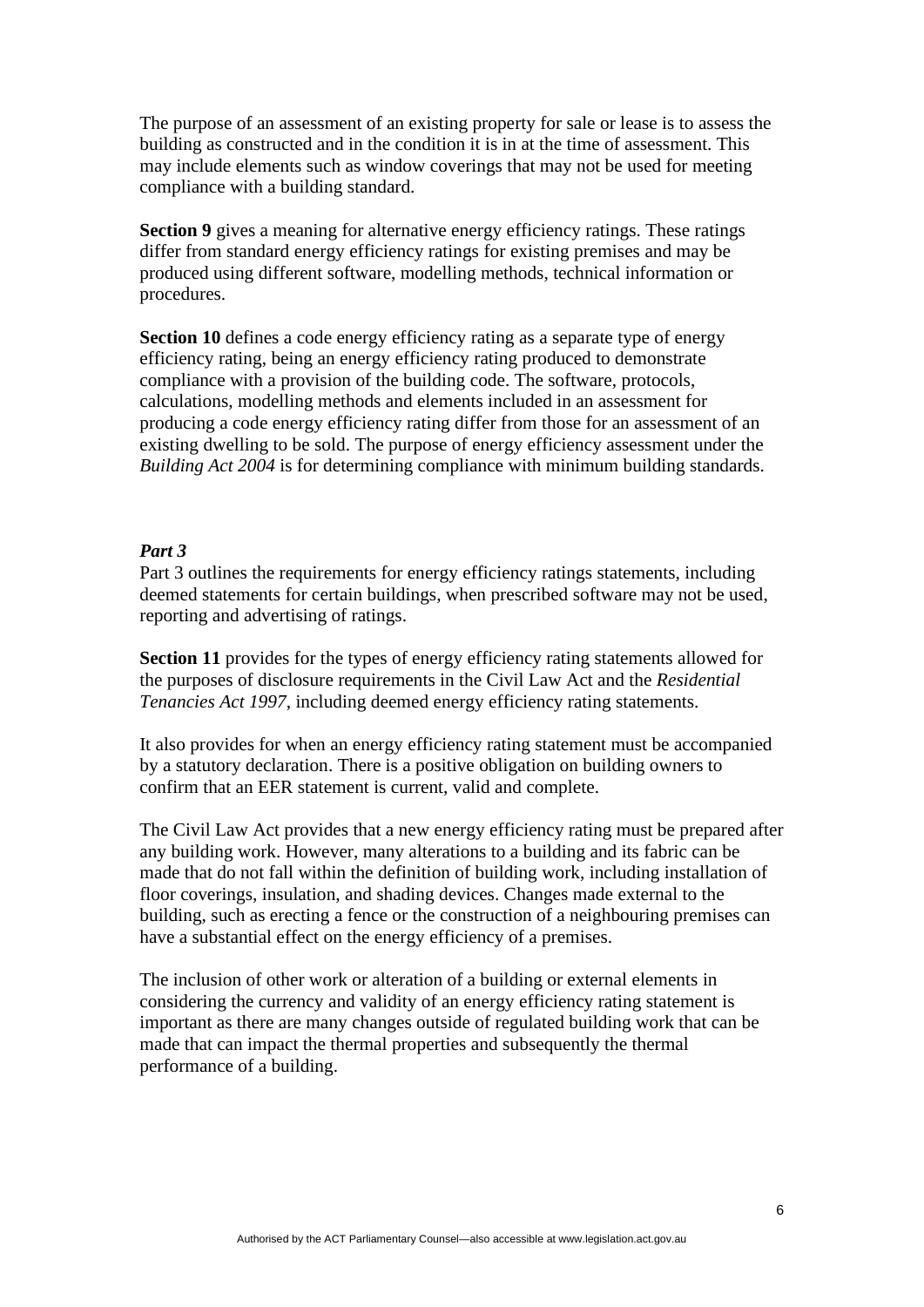The lessee, rather than a building assessor, is obliged to verify the currency or validity of an EER statement to be used. It is expected that where in doubt the lessee would seek independent advice. Examples of changes that may affect a premises' energy efficiency are provided in the code. Section 25 also provides guidance on the elements that could affect the energy efficiency of a building.

**Section 12** outlines requirements concerning the currency, validity and completeness of EER statements. It also provides for the documentation that must be used as an EER statement. This is necessary to ensure that information provided to prospective purchasers and tenants is consistent, and an accurate basis on which to make a comparison between properties and a decision on a purchase.

**Section 13** provides for situations where the allowed software cannot accurately assess a particular building, or part of that building. This section recognises that software has limitations and non-standard building configurations or designs may not be able to assessed using authorised software. Other forms of software, such as that used for building code assessments, may provide a more appropriate assessment in certain circumstances, noting that all software has limitations and some building elements may not be able to be adequately assessed in any of the available assessment or rating tools.

Where the software cannot assess the building, and no provision in the code is prescribed for the situation, a building assessor must notify the construction occupations registrar and comply with a direction to complete the assessment using either a prescribed method, or an alternate form of energy efficiency rating. The construction occupations registrar must provide this direction within 5 working days.

**Section 14** outlines the requirements for a deemed EER statement if an alternative energy efficiency rating must be produced under section 12. It is intended that the documentation for an alternative energy efficiency rating would be comparable with a prescribed EER statement, as far as is reasonable. Reporting from alternative software is not standardised and not necessarily adapted for mandatory disclosure purposes. Therefore, the construction occupations registrar may require information to be provided in a different form, such as a summary of relevant information. Standard forms for alternative energy efficiency ratings may be developed.

**Section 15** provides for deemed energy efficiency rating statements to be used for completed new buildings in certain instances. This is necessary to allow for the use of standard documentation certifying compliance with minimum energy efficiency performance standards and detailing elements of an energy rating for new premises to be used for contracts of sale prior to the first occupation of the premises.

**Section 16** outlines provisions for documentation that forms a deemed energy efficiency rating statement for premises that are sold prior to completion of construction. This is necessary to avoid the need for preparation of separate ratings for the sale where compliance with energy efficiency requirements for new buildings can be demonstrated. This clause also allows for standard documentation demonstrating energy efficiency performance to be used for consistency of information.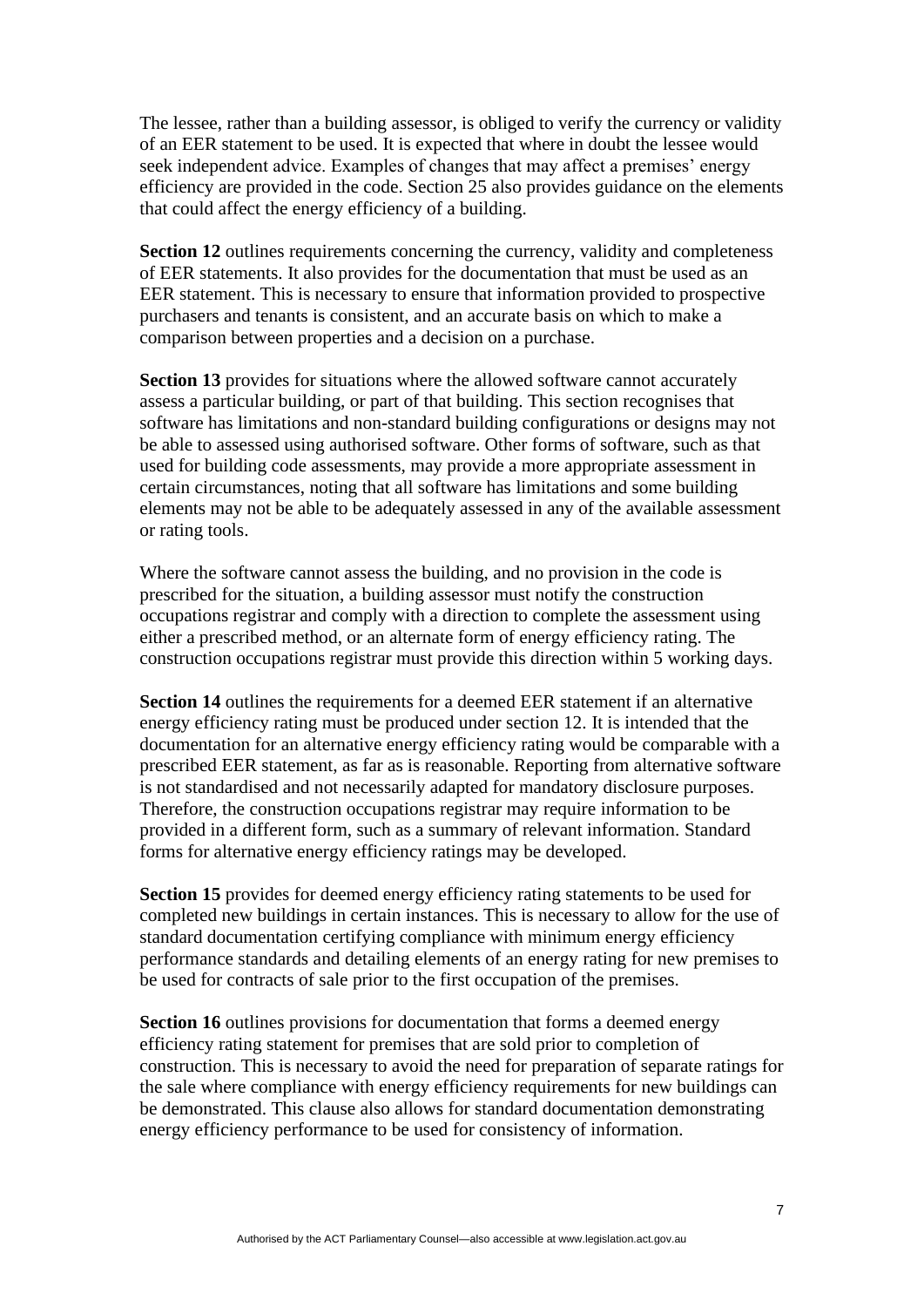**Section 17** provides for deemed energy efficiency ratings statements for substantially altered premises. Currently the energy efficiency of a dwelling to be sold is calculated using FirstRate, a 'first generation' thermal modelling software tool developed by the Victorian Government under the Nationwide House Energy Rating Scheme. The software provides a level of detail suitable for most of the dwellings in the Territory but is no longer used for assessment of buildings in building regulation.

The ACT building code incorporates the national Building Code of Australia (BCA). The BCA has regulated the adoption of national protocols and standards for the energy efficiency of new dwellings including houses, units and apartments. The ACT also applies energy efficiency standards to alterations and additions to dwellings.

While the BCA provides various methods to assess the energy efficiency of a dwelling, one of the deemed to satisfy options for calculating heating and cooling loads is to provide an energy efficiency rating prepared on accredited "second generation" software. Although assessment of a new building has different parameters to that for a completed dwelling to be sold, the software generations are broadly correlated and use the same rating scale.

Guidelines for energy efficiency rating statements were revised in 2009 to allow energy efficiency documents for new buildings to be used in place of obtaining an additional rating. This code of practice extends the policy further allowing any energy efficiency certificate for substantially altered premises to be used where it represents the current construction and condition of the entire premises. This removes a cost to the premises owner of obtaining a new assessment when the dwelling is to be sold or leased.

**Section 18** outlines reporting requirements for energy efficiency ratings. This is important as the EER must be used in all advertising, the EER statement and other associated documents, and is the primary point of comparison between premises.

Ratings in software for sale of premises are based on the theoretical amount of energy to keep the dwelling within a specified temperature range. All software used for regulation in the ACT is based on a single 10 star scale developed under the Nationwide House Energy Rating Scheme (NatHERS). Standard sale of premises software can report up to the 6 star increment of the scale. The scale includes half star (0.5) increments starting at 0. A rating represents that the energy use falls within a certain rating band (star band). This section clarifies that where smaller increments are included by software providers they do not form a regulatory or reportable rating. Smaller increments are generally provided to indicate to the building assessor how far from the next band the efficiency of the dwelling falls. Use of these increments implies a false level of accuracy to the rating and a potentially misleading differentiation between dwellings.

This section also includes reporting requirements for certain new buildings that have not demonstrated compliance with building standards using an energy efficiency rating. The compliance methods in the building code are intended to produce similar levels of performance. The provisions allow a nominal rating no greater than the minimum in place for a premises of the type being assessed to be declared. This nominal rating is not valid for subsequent disclosures after the building is occupied.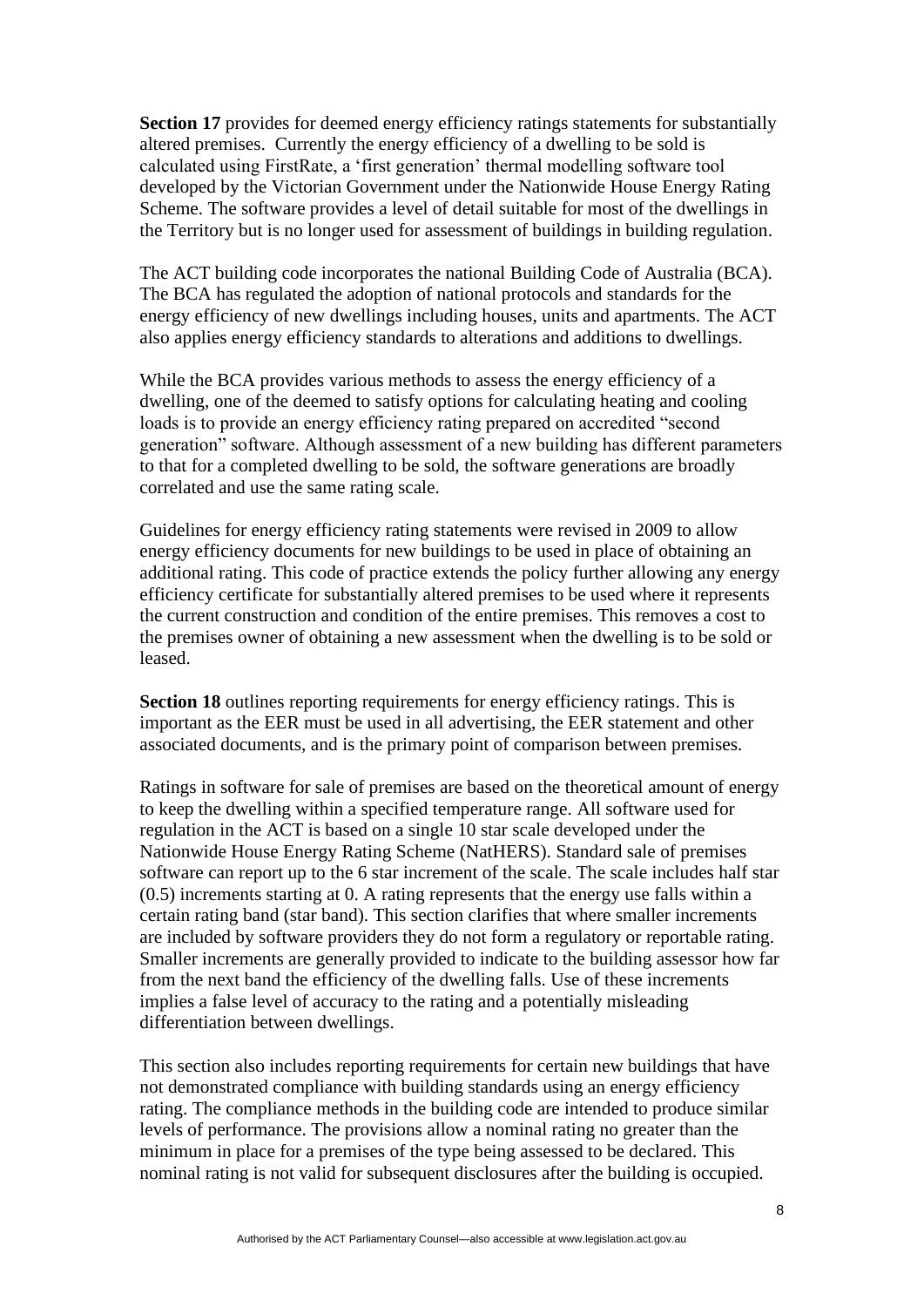**Section 19** outlines requirements for advertising of energy efficiency star ratings. The EER may only be reported using the rating calculated in accordance with section 18. No other rating generated by software may be advertised as the EER for the premises.

#### *Part 4*

Part 4 provides for the preparation of an EER statement. It provides technical definitions and parameters for assessing building elements and external objects to a premises and methods of inputting information and values that are assigned to the element or object. This is necessary to ensure that EERs are produced on a consistent basis, and that a statement, including the rating, is accurate to the degree that is reasonable and is relevant to the climate in which the premises is located.

**Section 21** outlines the types of information a building assessor must collect to undertake an assessment. It emphasises that regardless of whether building plans or other documents exist, an assessor must verify all relevant information by a visual inspection as far as is reasonable. This is important as the assessment is not of a building design, but of a premises after it has been constructed. The responsibility for the accuracy of the information that can be verified lies with the building assessor producing the EER statement.

Subsection (4) outlines limitations on the collection of evidence from a person for whom a conflict of interest exists under section 123AE of the Act. Accepting a statutory declaration from a person with a conflict of interest where the information is not verified independently is a breach of the code.

**Section 22** provides for recording evidence in relation to the assessment, particularly notes and other information from a visual inspection. This is important as in many cases available building plans may not represent later alterations to the building or surrounds.

This section also requires building assessors to record details on assumptions and limitations in collecting or verifying information. This is necessary as the energy efficiency rating statement is not an inspection report and does not contain these details. Recording this information is required for auditing and compliance purposes when documents are subsequently submitted to the construction occupations registrar. These records also give both the assessor and premises owner clear information about the inspection and where details were not able to be obtained due to limited access.

**Sections 23 and 24** outline that the energy efficiency rating statement must be prepared on permitted software the building assessor is specifically authorised to operate.

**Section 25** outlines the elements of a premises and external to that premises that must be assessed. It also provides that the building assessor is to model the premises being sold or leased. If a fixture or fitting relevant to the energy efficiency rating will not be part of the transaction it must be excluded from the assessment.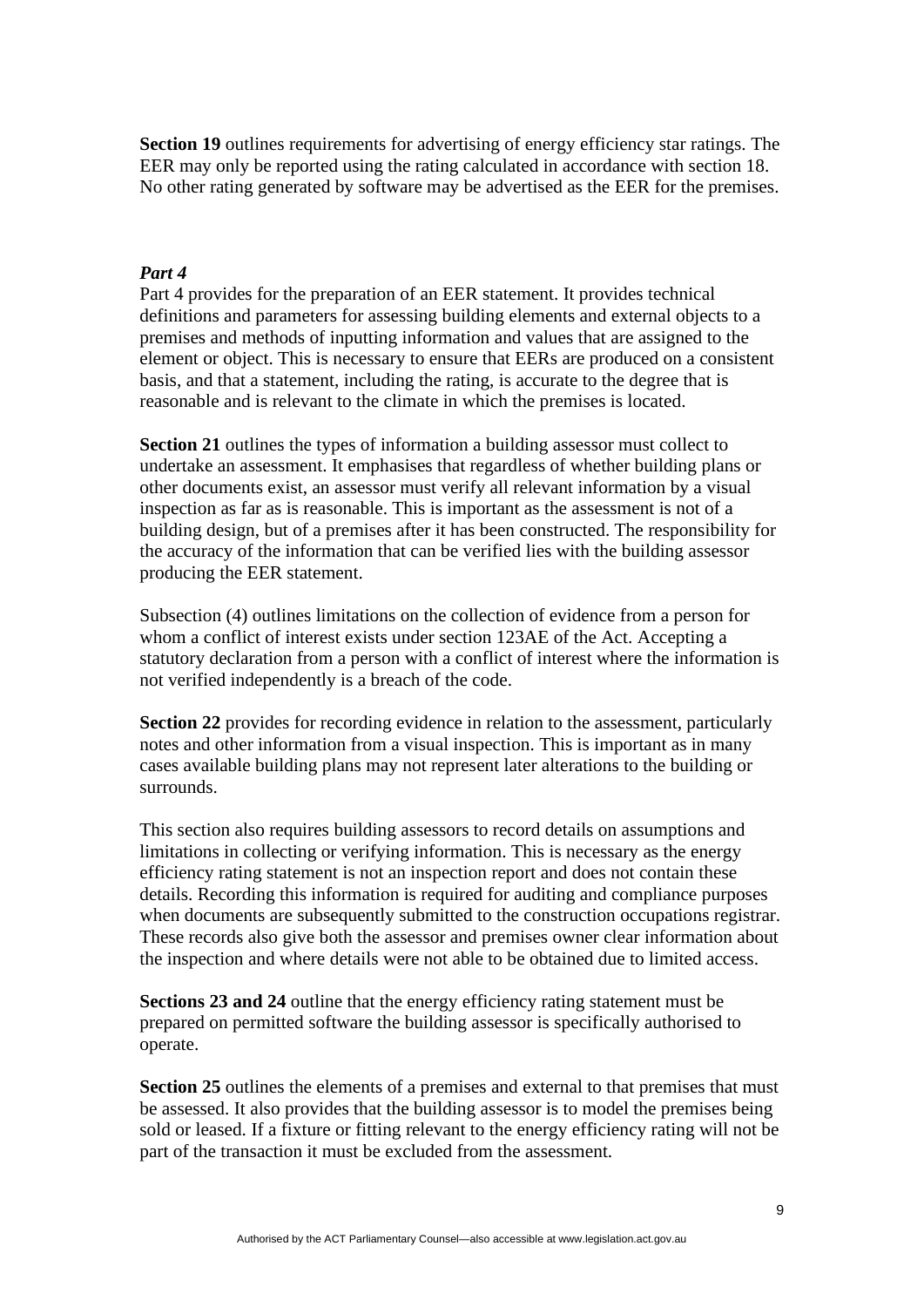**Section 26** provides for the type of assumptions a building assessors may use in preparing an energy efficiency rating statement. This is to standardise the basis of assessments. While there will be a level of discretion in the assessment to determine the most appropriate value to be assigned to an element, how these should be assessed are described in the code and in software user instructions. Assessors must not assume a level of performance for building, building element or external object above that which can be verified. This is important to ensure that the performance of the building is not inflated and advertised at an efficiency that could not be established by the assessment.

**Section 27** provides for standard software setting that must be used for the assessment. The assessment must be undertaken in the correct climate zone and using the entire climate, behavioural settings and algorithms set in the software. An assessor must not change the assumptions on occupant behaviour or climate data and cannot change how the rating is calculated.

This does not mean defaults for an input must be used. For example if the default for window coverings is 'Holland blinds' and the window has no covering an assessor must not leave the default value but assess the element as it is in the property.

As ACT legislation can apply in the Jervis Bay Territory, climate zones for that Territory are also provided.

**Section 29** and **section 30** provide for the measurement of floor areas and the zoning of areas into conditioned areas, those that will require heating and cooling, and unconditioned areas. The determination of the amount of area to be conditioned is fundamental to the energy efficiency rating.

**Sections 31, 32 and 33** provide for the assessment of attached garages, adjacent and adjoining properties.

**Section 34** provides for the modelling of obstructions to a window. An obstruction that is sited within the distances outlined in the section must be input in the assessment, as these obstructions will shade the window. The amount of shading is determined by the software based on the dimensions of the obstruction. A diagram is provided to help building assessors determine whether an obstruction should be assessed.

**Section 35** outlines the obligation for the assessor to include protected trees in the assessment where they meet the criteria in section 34 and refers to schedule 6 for the calculation of the dimensions to be input to the software. This provides a simple, standard methodology for measuring the obstruction provided by a tree.

**Sections 36, 37 and 38** provide for the assessment of ventilation, air infiltration and leakage values. The tables in the referenced schedules confirm values and defaults that must be used in the assessment.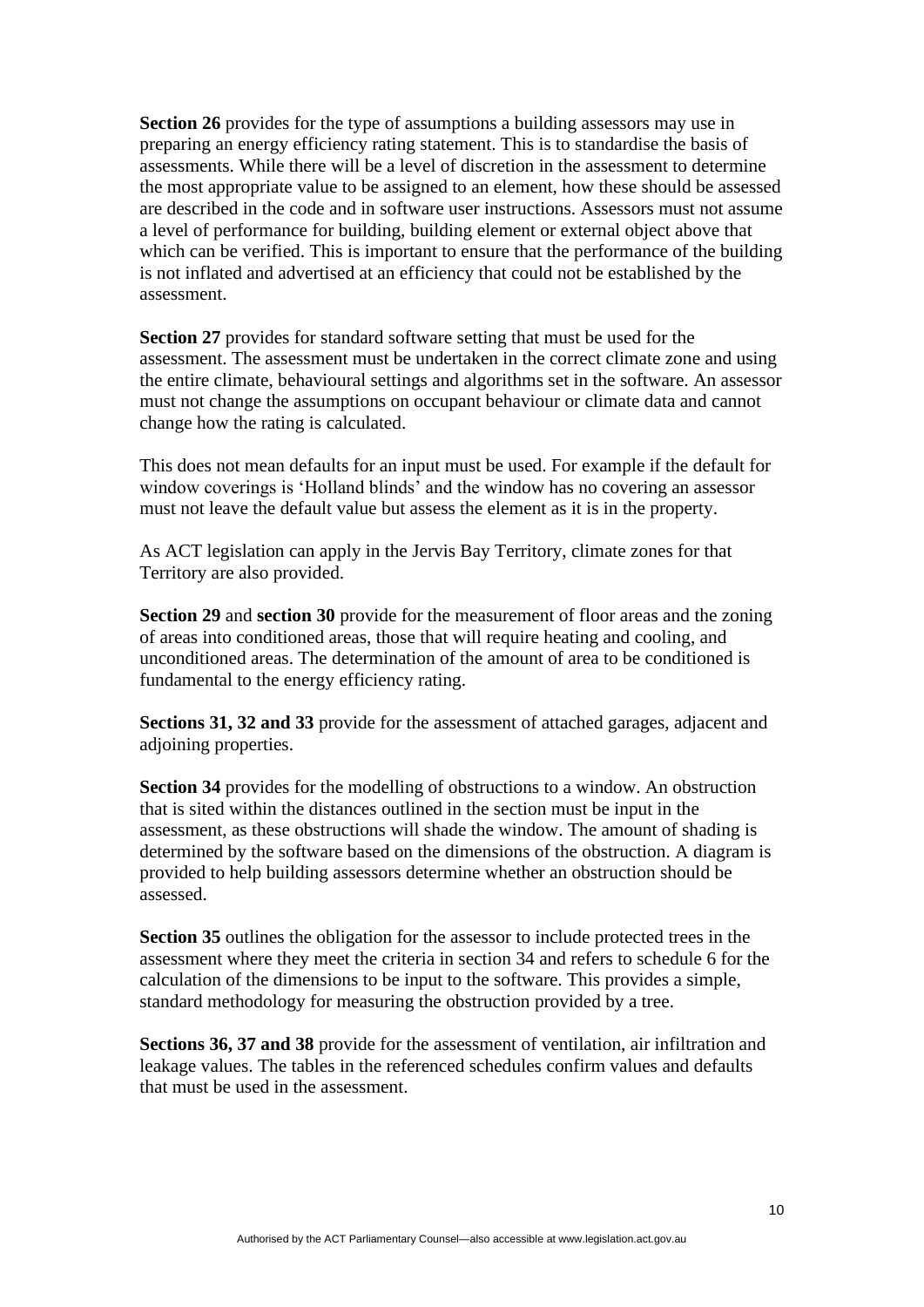**Section 40** provides for the calculation of effective insulation values. The resistance to heat flow, known as thermal resistance and indicated by a resistance or R value can be affected by things such as material being compressed and gaps in the coverage of the insulation. Therefore, the R value of the product as installed or after deterioration with age may be less than the value on the product label or specified on a building plan.

**Section 41** outlines the requirements for determining properties of bulk insulation. The section requires the building assessor to make a visual inspection of the property and defines reasonable access to perform an inspection. As insulation is one of the major influences of the energy efficiency of a property, the assessment of insulation is central to the accuracy of the rating. The definition of *reasonable access* is consistent with provisions of the *Building Act 2004* relating to the installation of insulation and with Australian standards for building inspection.

Recognising that in some instances, an inspection is not feasible post-construction due to the design of the premises or obstructions to access points, the section also provides for determining insulation properties where reasonable access to relevant space in a building does not exist.

**Section 42** provides for assumptions that can be made where a building plan or other relevant documentation for the building is not available and insulation values could not be reasonably determined by an inspection.

**Section 43** details where a correction must be made for a gap or gaps in ceiling insulation. These provisions are consistent with existing requirements under building regulation and standards for installation of insulation.

**Section 44** provides for modelling of reflective foil insulation.

**Section 45** prohibits the inclusion of a value for slab edge insulation in the assessment. While some properties may have slab edge insulation installed, at present there is no reliable method for calculating its effect on the thermal performance of the building. When a method is developed a value may be assigned for an assessment of an existing building.

**Sections 46, 47, 48, 49, 50, and 51** relate to modelling of glazing, windows, window covering and shading.

**Section 52** requires an assessment to be undertaken in accordance with the user instructions of the approved software used for the assessment where an instruction for assessing an element is not provided in the code. The software instructions, including help files and manuals, provide detailed information about the assessment of elements and the operation of the software. Adherence to the user instructions means a greater degree of consistency in assessments and that the software is being used as intended and within its parameters.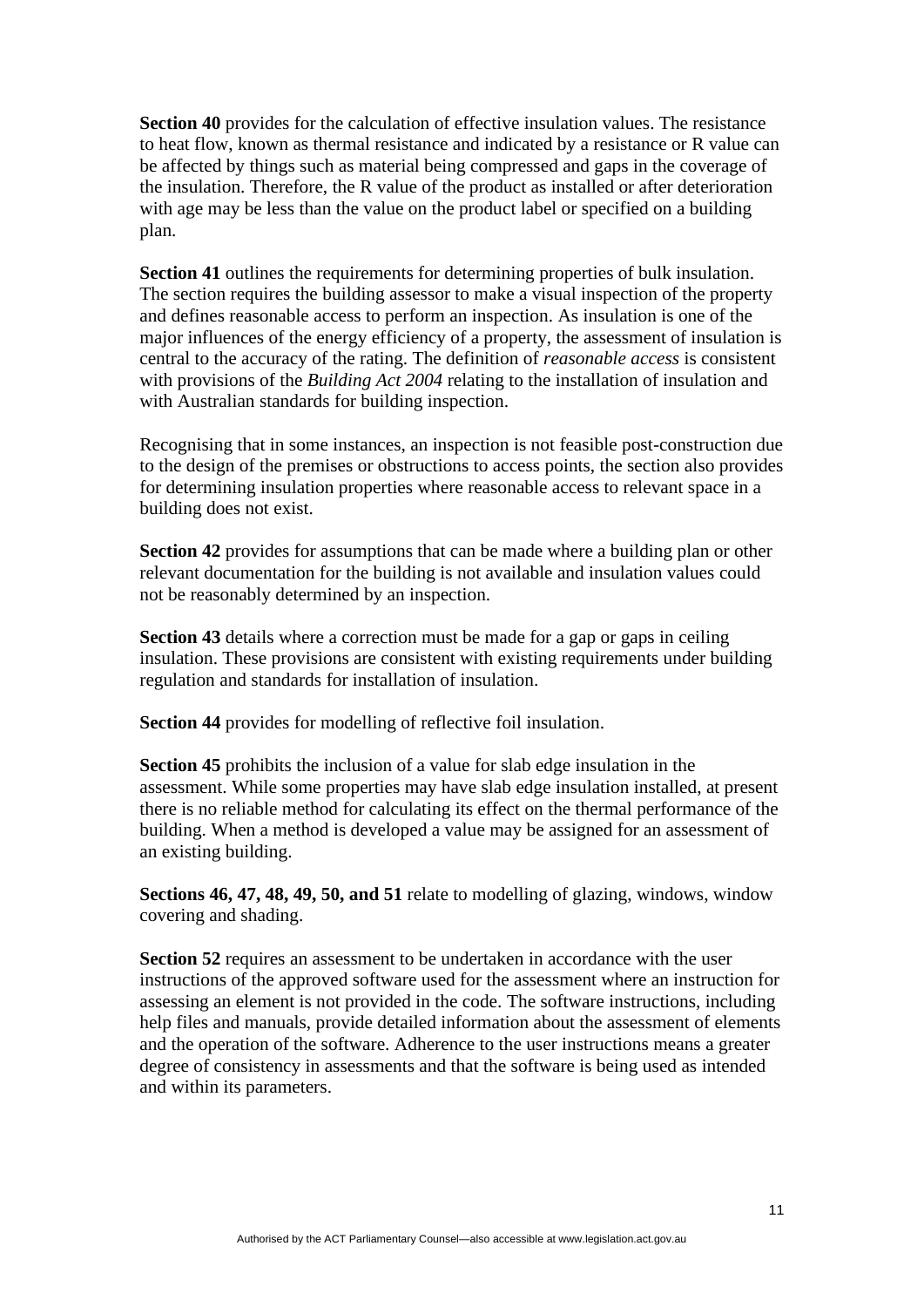**Section 53** requires that the energy efficiency rating statement, which is a report directly generated by the software using the inputs provided by the building assessor, includes only the information generated by the software. This does not prevent the assessor marking the document in accordance with section 54 or providing a document to the construction occupations registrar with an electronic mark.

**Section 54** provides that documents must be marked by the building assessor that has prepared the energy efficiency rating statement. The mark will identify the date of issue for the EER statement and the building assessor's details.

This section also requires a building assessor to provide relevant documents to the person who commissioned the energy efficiency rating.

# *Part 5*

Part 5 provides for the submission of documents to the construction occupations registrar. Documents must be provided in 10 working days from the date of the assessment. Officers authorised under the Act may audit the documents and perform a compliance check on the EER or the EER statement. A building assessor is not required to submit any document he or she obtained from the building file kept by the construction occupations registrar unless additional or amended information has been included on the document.

# **Schedules**

The schedules provide approved forms, technical data collection, assessment and calculation methods for preparing an EER. The schedules should be read in conjunction with the relevant section of the code.

**Schedule 1** provides an approved form for a statutory declaration made under section 15 for a nominal energy rating for a completed new building that was approved using a compliance method that does not include and energy efficiency rating.

**Schedule 2** provides an approved form for a statutory declaration made under section 16 for a nominal energy rating for an incomplete or proposed building that was approved, or will be approved, using a compliance method that does not include an energy efficiency rating.

**Schedule 3** provides the points and associated rating bands for software approved for use for the assessment of existing premises for sale and lease disclosure.

**Schedule 4** provides the adjusted heating and cooling loads and rating bands for software approved for use under the building code.

**Schedule 5** outlines different zones in the building and whether they must be assessed as conditioned or unconditioned.

**Schedule 6** provides a calculation for tree dimensions. This calculation is to be used over any method in the user instructions.